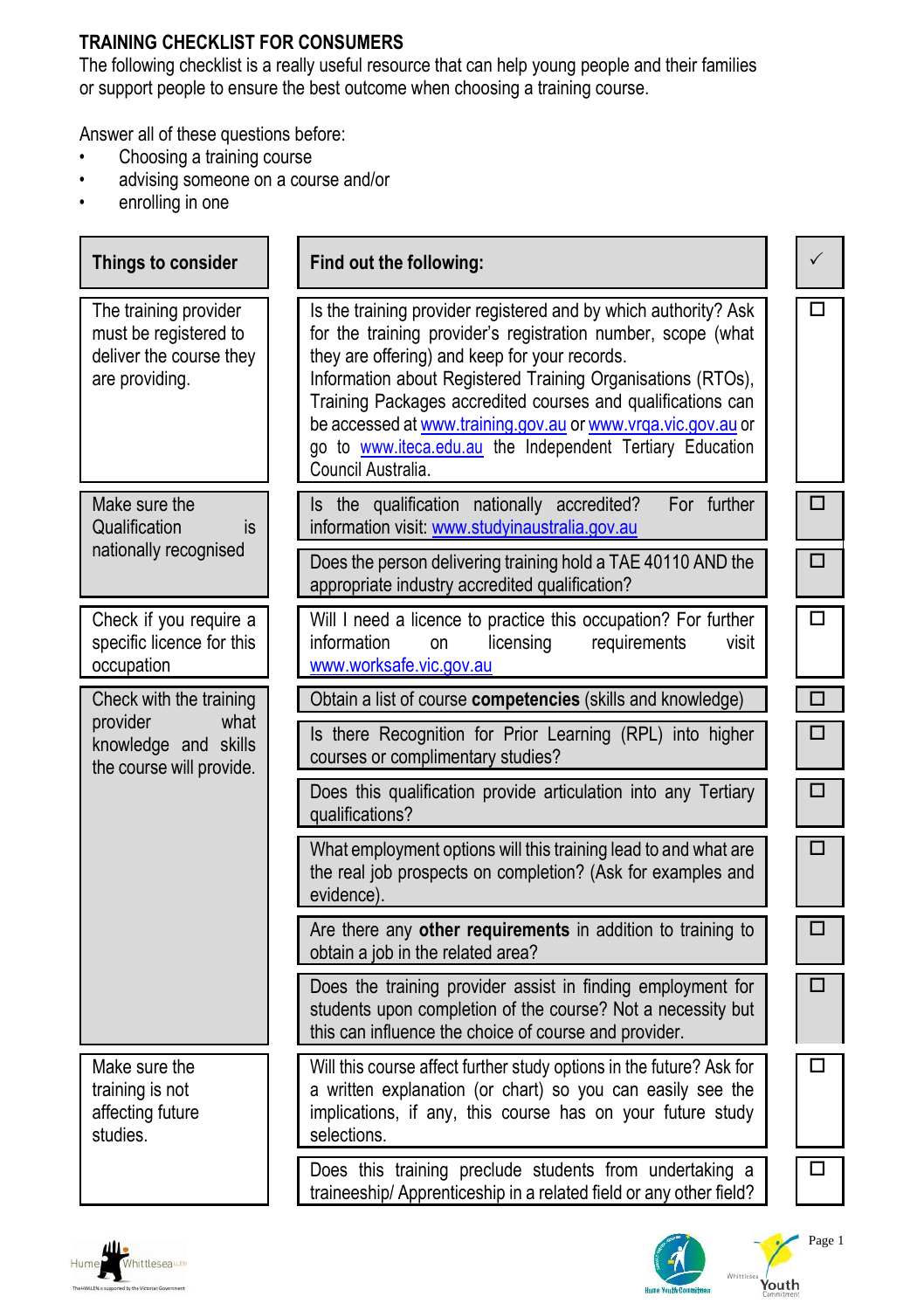| Things to consider                                              | Find out the following:                                                                                                                                                                                                                                                                                                                                                                                                                                                                                                                                                               | ✓ |
|-----------------------------------------------------------------|---------------------------------------------------------------------------------------------------------------------------------------------------------------------------------------------------------------------------------------------------------------------------------------------------------------------------------------------------------------------------------------------------------------------------------------------------------------------------------------------------------------------------------------------------------------------------------------|---|
| Shop around for a<br>course and training<br>provider that meets | I have been told that there are no upfront costs? Does this<br>mean I am using VET Student Loans? If so, when do I have<br>to pay this back and will it be with interest?                                                                                                                                                                                                                                                                                                                                                                                                             | п |
| your needs.<br>(Continued<br>over<br>page)                      | How many times can I use this loan? When does the full<br>amount of the loan apply: when I start my course or when I<br>finish my course?                                                                                                                                                                                                                                                                                                                                                                                                                                             | □ |
|                                                                 | What if I do not finish - what is my debt?                                                                                                                                                                                                                                                                                                                                                                                                                                                                                                                                            | □ |
|                                                                 | Is my "kit" included in these fees? www.studyassist.gov.au is<br>a good website to check as VET Student Loans - they are<br><b>NOT FREE!)</b>                                                                                                                                                                                                                                                                                                                                                                                                                                         | П |
|                                                                 | What is the breakdown of costs? (including final total cost of<br>training and any additional fees on top of stated tuition)                                                                                                                                                                                                                                                                                                                                                                                                                                                          | □ |
|                                                                 | What resources are provided as part of the course fee and<br>what will students need to provide themselves? (If<br>undertaking tuition that requires a kit e.g. Hairdressing,<br>Automotive, Engineering, Hospitality, Beauty etc., are<br>students allowed to buy their own kits rather than the one<br>provided by the course? Students can often buy the kits at<br>a cheaper rate from wholesalers.                                                                                                                                                                               | □ |
|                                                                 | What is the training provider refund policy? Obtain a copy of<br>the refund policy and make sure you understand the details.<br>Will I still I incur a debt?                                                                                                                                                                                                                                                                                                                                                                                                                          | □ |
|                                                                 | How will the course be delivered? (e.g. part time, full time,<br>online, onsite, classroom) and what support is available if<br>online?                                                                                                                                                                                                                                                                                                                                                                                                                                               | □ |
|                                                                 | What are the hours of attendance and total hours of course<br>delivery? Check this against nominal hours recommended on<br>www.training.gov.au. (Beware of courses that offer low<br>hours as these are often not recognised by relevant industries<br>or employers. Beware: in most cases if you start at a higher<br>qualification - you cannot then study something later at a<br>lower qualification. If unsure start at the lower qualification<br>and work up to the Diploma.)                                                                                                  | □ |
|                                                                 | Is there flexibility in the course delivery? (e.g. early completion)                                                                                                                                                                                                                                                                                                                                                                                                                                                                                                                  |   |
|                                                                 | Ask about the timetable, location of the training and<br>assessments. How and where students are assessed? When<br>are the certificates awarded to students? Does the certificate<br>list the competencies? Is a Diploma a nationally recognised<br>full qualification or does the term "Diploma" relate to the<br>recognition.<br>organisations<br>own<br>in-house<br>(sometimes)<br>organisations blend qualifications that are combinations of<br>various certificates but are not a full nationally accredited<br>qualification in their entirety.) Very important to check this. | П |